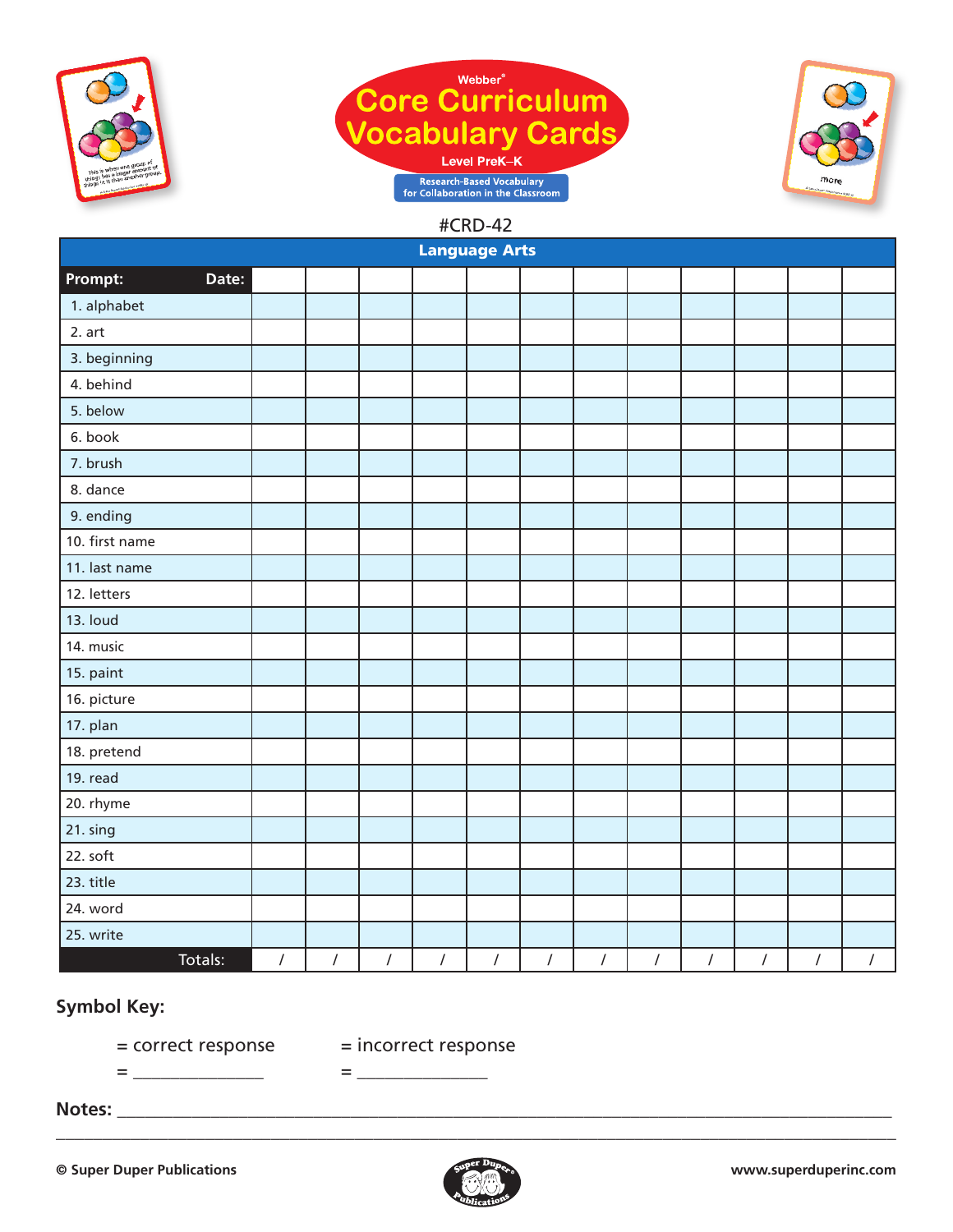





| <b>Math</b>      |            |            |            |                  |            |            |            |            |            |            |            |            |
|------------------|------------|------------|------------|------------------|------------|------------|------------|------------|------------|------------|------------|------------|
| Prompt:<br>Date: |            |            |            |                  |            |            |            |            |            |            |            |            |
| 1. big           |            |            |            |                  |            |            |            |            |            |            |            |            |
| 2. circle        |            |            |            |                  |            |            |            |            |            |            |            |            |
| 3. compare       |            |            |            |                  |            |            |            |            |            |            |            |            |
| 4. count         |            |            |            |                  |            |            |            |            |            |            |            |            |
| 5. date          |            |            |            |                  |            |            |            |            |            |            |            |            |
| 6. day           |            |            |            |                  |            |            |            |            |            |            |            |            |
| 7. equal         |            |            |            |                  |            |            |            |            |            |            |            |            |
| 8. first         |            |            |            |                  |            |            |            |            |            |            |            |            |
| 9. graph         |            |            |            |                  |            |            |            |            |            |            |            |            |
| 10. hour         |            |            |            |                  |            |            |            |            |            |            |            |            |
| 11. last         |            |            |            |                  |            |            |            |            |            |            |            |            |
| 12. less         |            |            |            |                  |            |            |            |            |            |            |            |            |
| 13. little       |            |            |            |                  |            |            |            |            |            |            |            |            |
| 14. medium       |            |            |            |                  |            |            |            |            |            |            |            |            |
| 15. month        |            |            |            |                  |            |            |            |            |            |            |            |            |
| 16. more         |            |            |            |                  |            |            |            |            |            |            |            |            |
| 17. numbers      |            |            |            |                  |            |            |            |            |            |            |            |            |
| 18. rectangle    |            |            |            |                  |            |            |            |            |            |            |            |            |
| 19. shape        |            |            |            |                  |            |            |            |            |            |            |            |            |
| 20. sort         |            |            |            |                  |            |            |            |            |            |            |            |            |
| 21. square       |            |            |            |                  |            |            |            |            |            |            |            |            |
| 22. time         |            |            |            |                  |            |            |            |            |            |            |            |            |
| 23. triangle     |            |            |            |                  |            |            |            |            |            |            |            |            |
| 24. week         |            |            |            |                  |            |            |            |            |            |            |            |            |
| 25. year         |            |            |            |                  |            |            |            |            |            |            |            |            |
| Totals:          | $\sqrt{2}$ | $\sqrt{ }$ | $\sqrt{2}$ | $\left  \right $ | $\sqrt{2}$ | $\sqrt{2}$ | $\sqrt{2}$ | $\sqrt{2}$ | $\sqrt{2}$ | $\sqrt{2}$ | $\sqrt{ }$ | $\sqrt{ }$ |

# **Symbol Key:**

= <u>\_\_\_\_\_\_\_\_\_\_\_\_\_\_</u> = <u>\_\_\_\_\_\_\_\_\_\_\_\_</u>

= correct response = incorrect response

**Notes:** \_\_\_\_\_\_\_\_\_\_\_\_\_\_\_\_\_\_\_\_\_\_\_\_\_\_\_\_\_\_\_\_\_\_\_\_\_\_\_\_\_\_\_\_\_\_\_\_\_\_\_\_\_\_\_\_\_\_\_\_\_\_\_\_\_\_\_\_\_\_\_\_\_\_\_\_\_\_\_\_\_\_\_

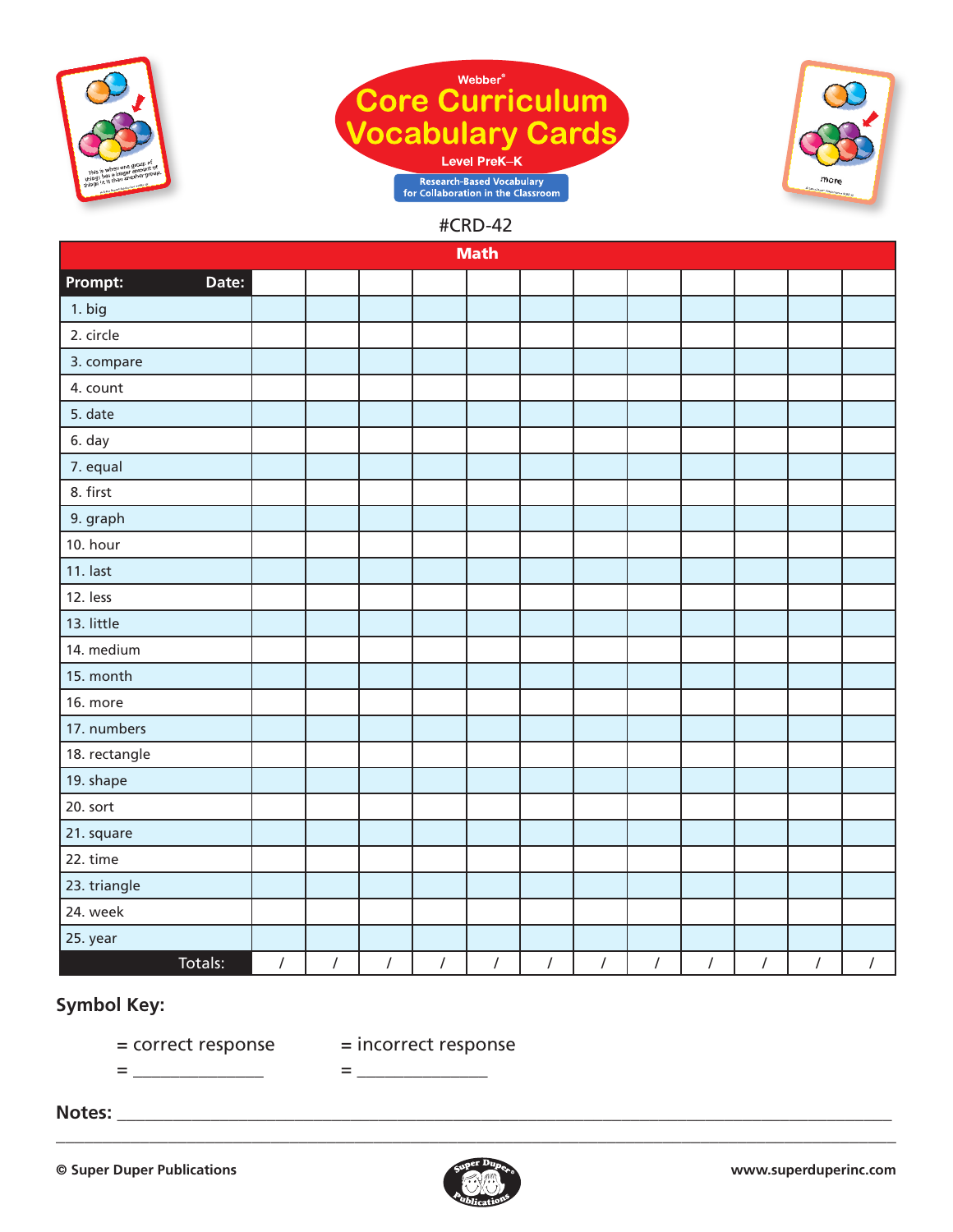





| <b>Science</b>   |                |            |            |            |            |            |            |            |            |            |            |            |
|------------------|----------------|------------|------------|------------|------------|------------|------------|------------|------------|------------|------------|------------|
| Prompt:<br>Date: |                |            |            |            |            |            |            |            |            |            |            |            |
| $1.$ air         |                |            |            |            |            |            |            |            |            |            |            |            |
| 2. animal        |                |            |            |            |            |            |            |            |            |            |            |            |
| 3. cold          |                |            |            |            |            |            |            |            |            |            |            |            |
| 4. colors        |                |            |            |            |            |            |            |            |            |            |            |            |
| 5. computer      |                |            |            |            |            |            |            |            |            |            |            |            |
| 6. Earth         |                |            |            |            |            |            |            |            |            |            |            |            |
| 7. feelings      |                |            |            |            |            |            |            |            |            |            |            |            |
| 8. five senses   |                |            |            |            |            |            |            |            |            |            |            |            |
| 9. germs         |                |            |            |            |            |            |            |            |            |            |            |            |
| 10. grow         |                |            |            |            |            |            |            |            |            |            |            |            |
| 11. healthy      |                |            |            |            |            |            |            |            |            |            |            |            |
| 12. hear         |                |            |            |            |            |            |            |            |            |            |            |            |
| 13. hot          |                |            |            |            |            |            |            |            |            |            |            |            |
| 14. natural      |                |            |            |            |            |            |            |            |            |            |            |            |
| 15. plants       |                |            |            |            |            |            |            |            |            |            |            |            |
| 16. scientist    |                |            |            |            |            |            |            |            |            |            |            |            |
| 17. see          |                |            |            |            |            |            |            |            |            |            |            |            |
| 18. sick         |                |            |            |            |            |            |            |            |            |            |            |            |
| 19. smell        |                |            |            |            |            |            |            |            |            |            |            |            |
| 20. space        |                |            |            |            |            |            |            |            |            |            |            |            |
| 21. taste        |                |            |            |            |            |            |            |            |            |            |            |            |
| 22. tools        |                |            |            |            |            |            |            |            |            |            |            |            |
| 23. touch        |                |            |            |            |            |            |            |            |            |            |            |            |
| 24. wash hands   |                |            |            |            |            |            |            |            |            |            |            |            |
| 25. water        |                |            |            |            |            |            |            |            |            |            |            |            |
| Totals:          | $\overline{I}$ | $\sqrt{2}$ | $\sqrt{2}$ | $\sqrt{ }$ | $\sqrt{2}$ | $\sqrt{2}$ | $\sqrt{2}$ | $\sqrt{2}$ | $\sqrt{2}$ | $\sqrt{2}$ | $\sqrt{2}$ | $\sqrt{ }$ |

## **Symbol Key:**

= correct response = incorrect response

= \_\_\_\_\_\_\_\_\_\_\_\_\_\_ = \_\_\_\_\_\_\_\_\_\_\_\_\_\_

**Notes:** \_\_\_\_\_\_\_\_\_\_\_\_\_\_\_\_\_\_\_\_\_\_\_\_\_\_\_\_\_\_\_\_\_\_\_\_\_\_\_\_\_\_\_\_\_\_\_\_\_\_\_\_\_\_\_\_\_\_\_\_\_\_\_\_\_\_\_\_\_\_\_\_\_\_\_\_\_\_\_\_\_\_\_

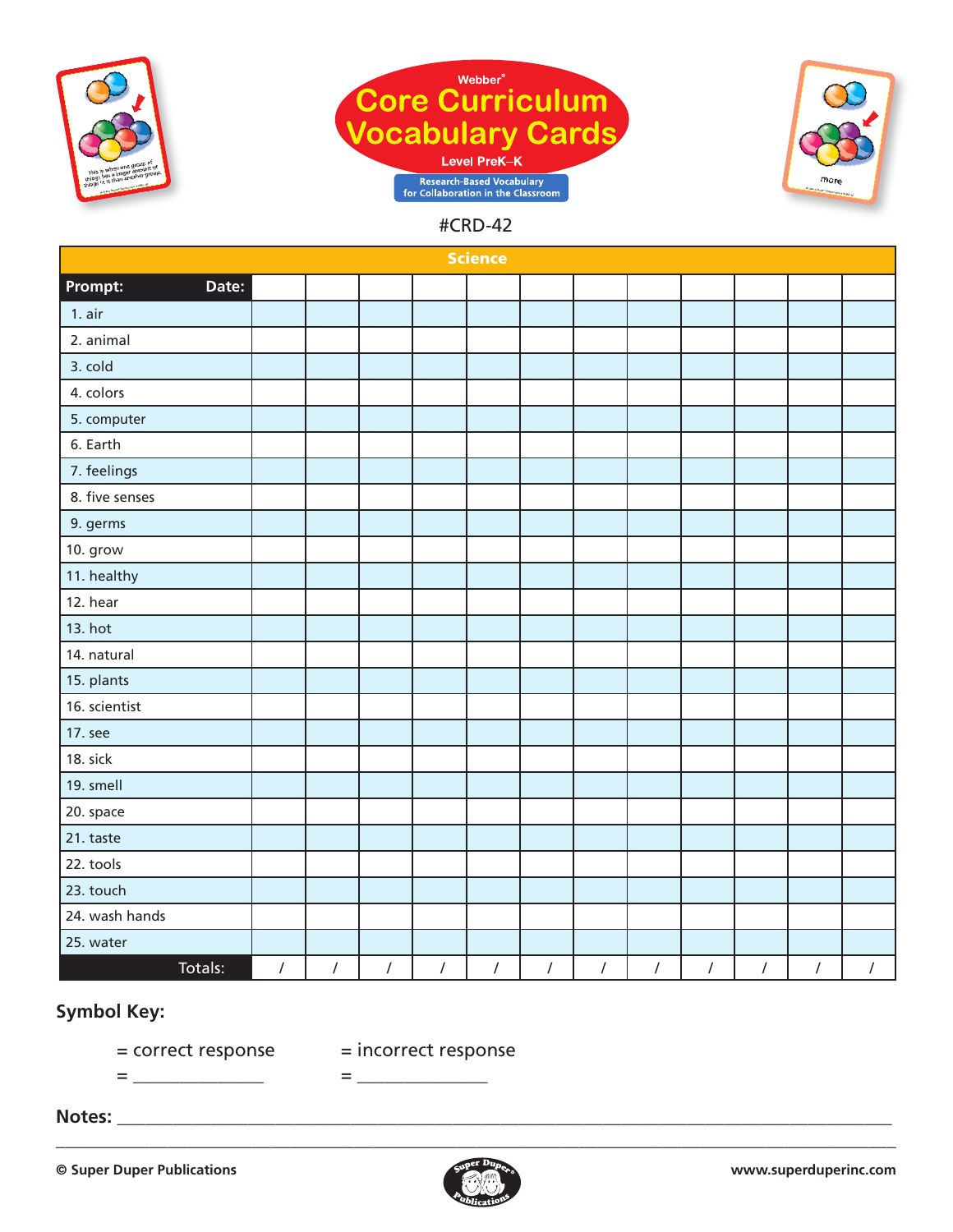





| <b>Social Studies</b>    |                |            |            |            |            |            |            |            |            |            |            |                |
|--------------------------|----------------|------------|------------|------------|------------|------------|------------|------------|------------|------------|------------|----------------|
| Prompt:<br>Date:         |                |            |            |            |            |            |            |            |            |            |            |                |
| 1. adult                 |                |            |            |            |            |            |            |            |            |            |            |                |
| 2. apartment             |                |            |            |            |            |            |            |            |            |            |            |                |
| 3. child                 |                |            |            |            |            |            |            |            |            |            |            |                |
| 4. death                 |                |            |            |            |            |            |            |            |            |            |            |                |
| 5. family                |                |            |            |            |            |            |            |            |            |            |            |                |
| 6. farm                  |                |            |            |            |            |            |            |            |            |            |            |                |
| 7. friend                |                |            |            |            |            |            |            |            |            |            |            |                |
| 8. hero                  |                |            |            |            |            |            |            |            |            |            |            |                |
| 9. history               |                |            |            |            |            |            |            |            |            |            |            |                |
| 10. house                |                |            |            |            |            |            |            |            |            |            |            |                |
| $11.$ job                |                |            |            |            |            |            |            |            |            |            |            |                |
| 12. life                 |                |            |            |            |            |            |            |            |            |            |            |                |
| 13. money                |                |            |            |            |            |            |            |            |            |            |            |                |
| 14. neighborhood         |                |            |            |            |            |            |            |            |            |            |            |                |
| 15. pet                  |                |            |            |            |            |            |            |            |            |            |            |                |
| 16. pledge of allegiance |                |            |            |            |            |            |            |            |            |            |            |                |
| 17. home                 |                |            |            |            |            |            |            |            |            |            |            |                |
| 18. respect              |                |            |            |            |            |            |            |            |            |            |            |                |
| 19. rule                 |                |            |            |            |            |            |            |            |            |            |            |                |
| 20. school               |                |            |            |            |            |            |            |            |            |            |            |                |
| 21. senior citizen       |                |            |            |            |            |            |            |            |            |            |            |                |
| 22. take turns           |                |            |            |            |            |            |            |            |            |            |            |                |
| 23. teacher              |                |            |            |            |            |            |            |            |            |            |            |                |
| 24. teenager             |                |            |            |            |            |            |            |            |            |            |            |                |
| 25. vote                 |                |            |            |            |            |            |            |            |            |            |            |                |
| Totals:                  | $\overline{I}$ | $\sqrt{ }$ | $\sqrt{2}$ | $\sqrt{ }$ | $\sqrt{ }$ | $\sqrt{ }$ | $\sqrt{2}$ | $\sqrt{ }$ | $\sqrt{2}$ | $\sqrt{ }$ | $\sqrt{2}$ | $\overline{I}$ |

### **Symbol Key:**

= \_\_\_\_\_\_\_\_\_\_\_\_\_\_ = \_\_\_\_\_\_\_\_\_\_\_\_\_\_

= correct response = incorrect response

**Notes:** \_\_\_\_\_\_\_\_\_\_\_\_\_\_\_\_\_\_\_\_\_\_\_\_\_\_\_\_\_\_\_\_\_\_\_\_\_\_\_\_\_\_\_\_\_\_\_\_\_\_\_\_\_\_\_\_\_\_\_\_\_\_\_\_\_\_\_\_\_\_\_\_\_\_\_\_\_\_\_\_\_\_\_